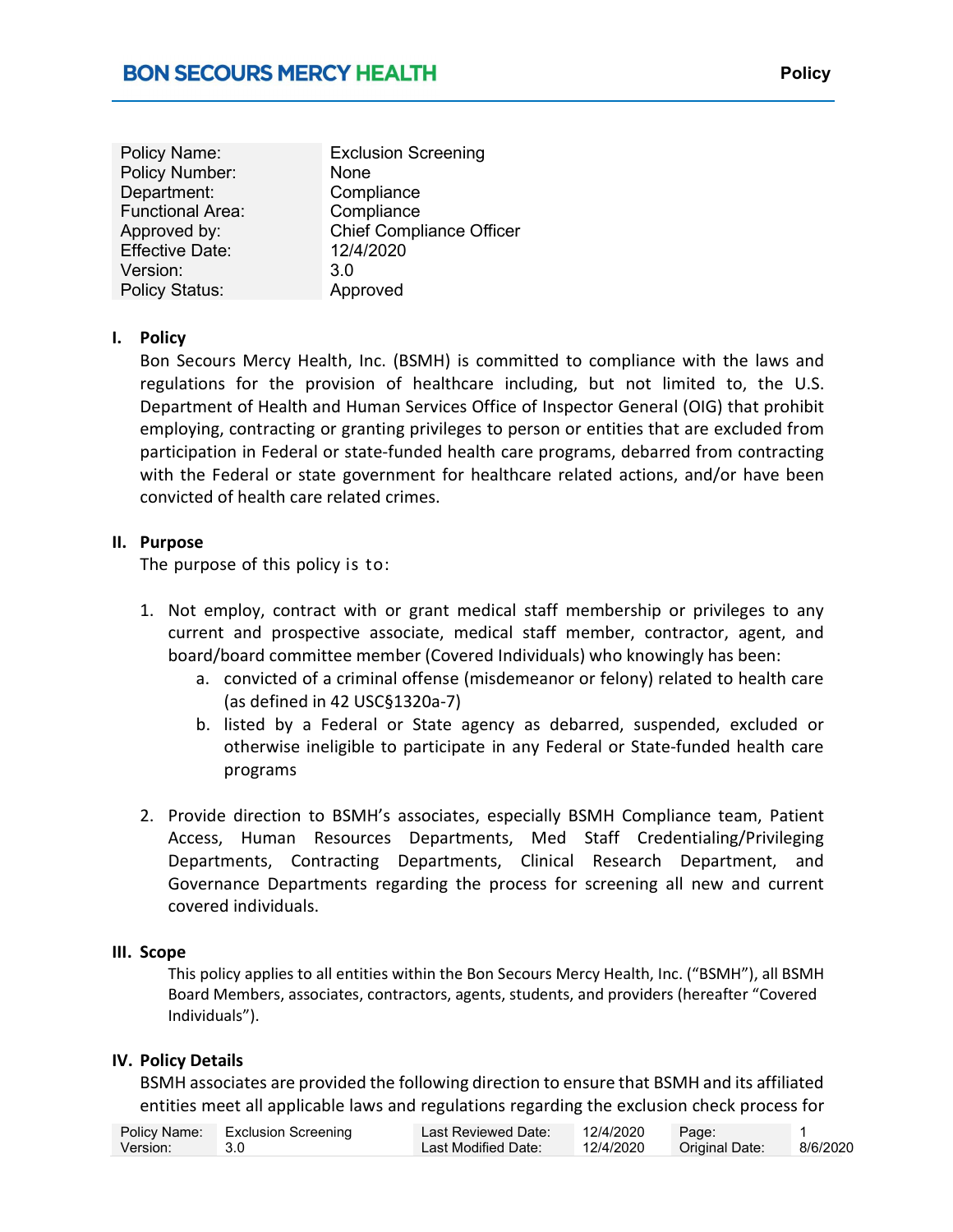screening all new and current covered individuals. BSMH associates include, but are not limited to the following:

- Compliance team (management and coordination of policy)
- Human Resources Department (hiring prospective and current employees and contractors),
- Medical Staff (credentialing and privileging prospective, current and re-certifying providers)
- Supply Chain (prospective, current and renegotiating vendor contracting)
- Governance Department (prospective, current and re-appointed board and committee members)
- Clinical Research Department (prospective, current and re-certifying clinical trial/research providers)

BSMH associates use existing databases and contract with a third-party vendor to provide exclusion screening services to conduct the exclusion checks. Searches may include, but are not limited to, social security number traces, criminal background checks, federal and state debarments/exclusions and motor vehicle record checks.

Ad-hoc or routine Exclusion screening occurs in the following circumstances:

- Initial hire, contract or appointment to BSMH;
- Monthly Exclusion screening monitoring; and
- When BSMH becomes aware of a potential suspension, debarment, or exclusion

In the event BSMH becomes aware of an excluded individual, Compliance will work with Legal and Finance to determine how to pay back dollars associated with government payments received directly or indirectly related to the excluded individuals work at BSMH

### V. Exclusions Lists

All potential covered individuals within BSMH and/or its affiliated organizations should be checked against the following databases:

- 1. U.S. Department of Health and Human Services, Office of Inspector General List of Excluded Individuals and Entities (LEIE), available on-line at http://exclusions.oig.hhs.gov/;
- 2. System for Award Management (SAM) at http://www.sam.gov;
- 3. Centers for Medicaid/Medicare Services (CMS) Preclusion list;
- 4. National Practitioner Data Bank for specified practitioners who are credentialed and privileged;
- 5. State-specific Medicaid exclusion listings if States make the files publicly available and require a separate validation from federal databases;

|          | Policy Name: Exclusion Screening | Last Reviewed Date: | 12/4/2020 | Page:          |          |
|----------|----------------------------------|---------------------|-----------|----------------|----------|
| Version: |                                  | Last Modified Date: | 12/4/2020 | Original Date: | 8/6/2020 |